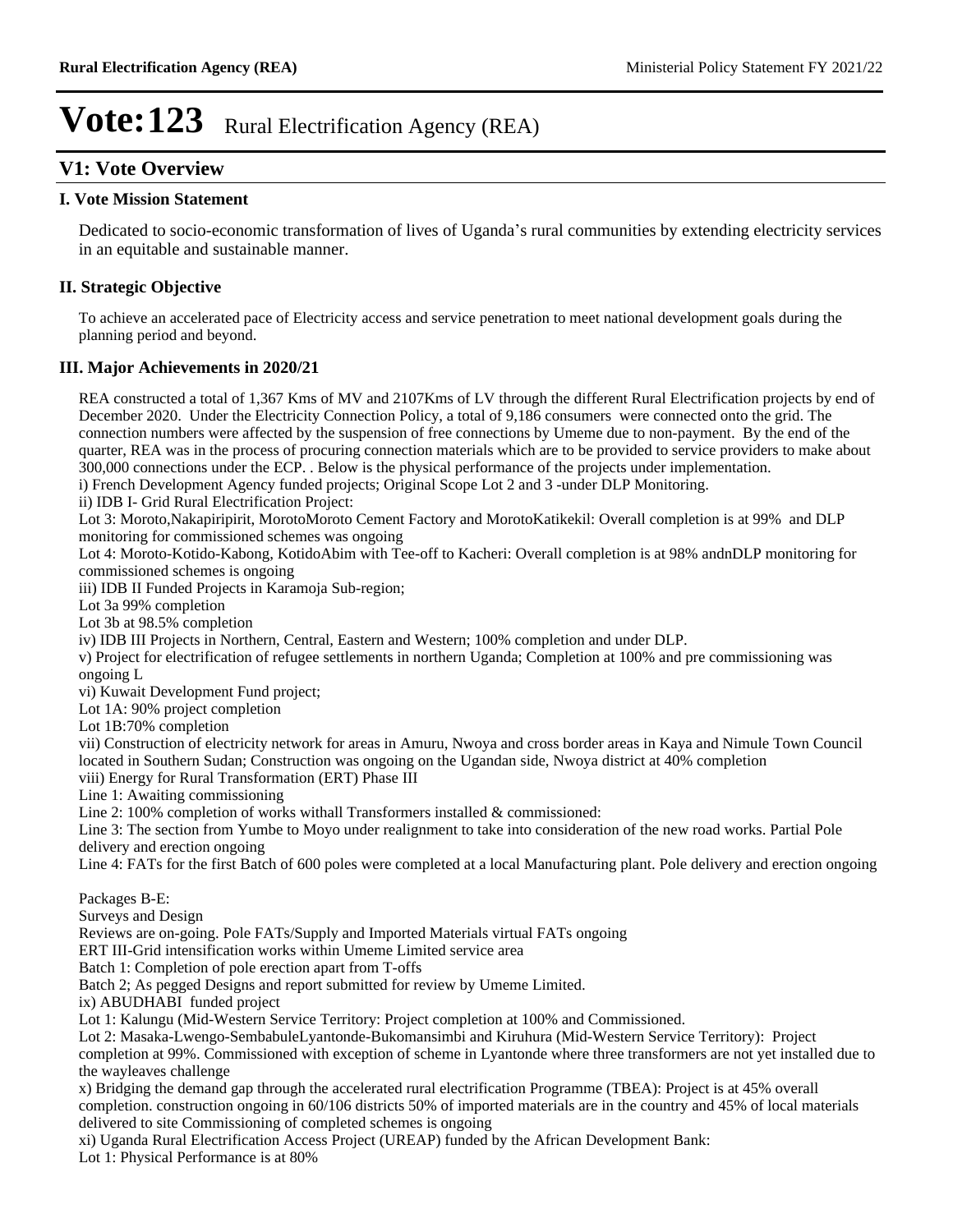Lot 2, 3 and 4: Overall physical performance at 45%

Lot 6: Project completion at 5%. Completion of engineering designs

- Lot 2: 41% completion and MV pole erection ongoing Lot 3: 20% completion with design under review.
- Lot 4: 60% completion MV pole erection ongoing.
- Lot 5: 88% completion with MV and LV pole erection ongoing alongside MV and LV stringing.

Lot 6: Under administration review

Lot 7: Project completion at 65%; with MV and LV erection ongoing. Manufacturing of imported materials is complete.

Lot 8: Project completion at 52% with MV and LV pole erection ongoing

xiii) Non- GET-Fit Hydro Power Plants and Rural Electrification projects in the environs of GET-Fit projects located in Bundibugyo, Kabarole and Kasese; designs complete

xiv) KFW Densification;

Umeme component. Project -Completed scope verification and handover of project sites to Umeme

Other STs

i) Completed field inspection of completed schemes in Western, Rwenzori, Central and South Western service territories.

ii) Delivered the connection materials to REA warehouse in Kyaliwajjala.

xv) GET-Fit projects in Uganda-pole erection complete and waiting for imported materials

xvi) Muzizi B Sub Station and Power Evacuation lines; Designs complete

A cumulative number of 297,558 connections have been achieved under the Electricity Connections Policy since 1st November, 2018 when it started implementation. These connections are inclusive in terms of location, elderly youth, children women and men and PWDs.

Gender and equity

-Monthly and quarterly field supervision and monitoring of project implementation to ensure safeguard compliance including gender and equity aspects.

-Extensive gender and vulnerable groups targeted sensitization on opportunities in the electricity.

-Compensation via e-payments (Mobile money) as a means to stop the movement of the vulnerable PAPs to physical payment points which is tiring and poses these PAPs to the risk of robbery.

-Collaboration with the District Community Development Officers on gender and vulnerable groups representatives

### **IV. Medium Term Plans**

-Complete 1,200 Kms of MV and 1,500 Kms of LV for the ongoing projects

-Electrification of 152 sub-counties in Uganda

-Implement last mile connections to the main grid

-Completion ongoing evacuation lines

- Implementation of the Rural electrification component under electricity scale up project in the different project areas in an equitable and sustainable manner.

- Equitably continue implementation of Electricity connection policy which connects consumers to the main grid at a subsidized cost.

- Package new rural electrification projects for increased access to electricity countrywide.

- Construction of mini-grid in Northern and south western Uganda.

-Collection of Gender Disaggregated Data for all the 13 Service Territories

- Mobilization of more workshops to develop Gender and Equality Guidelines for RE with hired consultants

-REA Community engagement strategy developed that focuses of gender & Women issues, PWDs and Children including addressing issues of HIV/AIDS

Lot 5: Project completion at 70%

Lot 7: Project completion is at 45%

Additional Lots: 10 & 11, 12, 13 Signing of final contracts.

xii) Gou 8 lots: Overall completion is at 55%

Lot 1: Project completion at 42%. Completed review of designs and awaiting approval.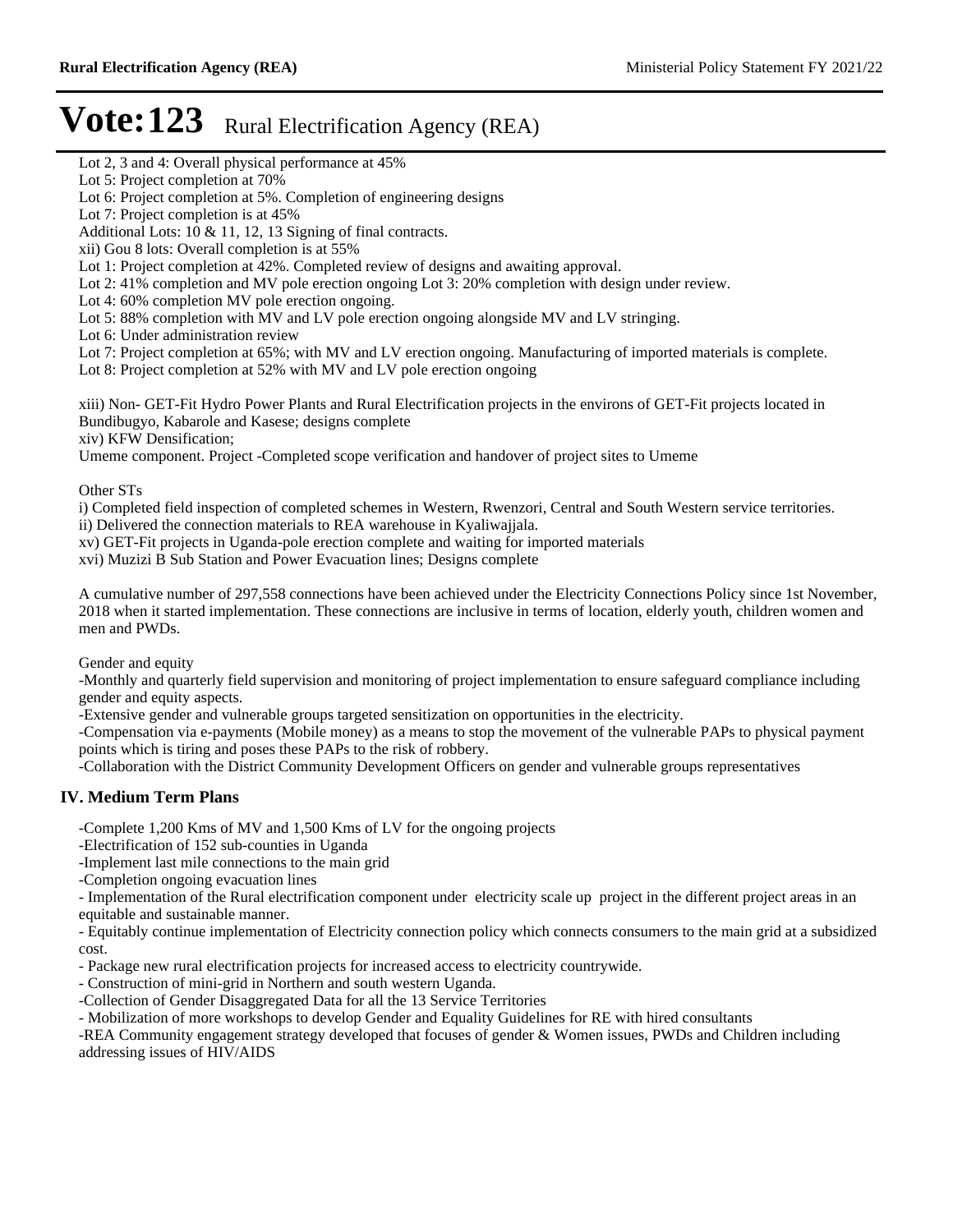### **V. Snapshot Of Medium Term Budget Allocations**

**Table 5.1: Overview of Vote Expenditures (UShs Billion)**

|                  |                                                      |                    | 2020/21       |                                           |         | <b>MTEF Budget Projections</b> |         |         |         |
|------------------|------------------------------------------------------|--------------------|---------------|-------------------------------------------|---------|--------------------------------|---------|---------|---------|
|                  |                                                      | 2019/20<br>Outturn | <b>Budget</b> | <b>Approved Expenditure</b><br>by End Dec | 2021/22 | 2022/23                        | 2023/24 | 2024/25 | 2025/26 |
| <b>Recurrent</b> | Wage                                                 | 10.439             | 15.813        | 5.298                                     | 15.813  | 16.604                         | 16.604  | 16.604  | 16.604  |
|                  | Non Wage                                             | 13.620             | 22.503        | 6.977                                     | 16.880  | 16.880                         | 16.880  | 16.880  | 16.880  |
| Devt.            | GoU                                                  | 54.236             | 128.139       | 42.833                                    | 128.139 | 128.139                        | 128.139 | 128.139 | 128.139 |
|                  | Ext. Fin.                                            | 365.514            | 508.267       | 174.084                                   | 101.038 | 500.566                        | 404.074 | 410.336 | 262.587 |
|                  | <b>GoU</b> Total                                     | 78.295             | 166.456       | 55.108                                    | 160.833 | 161.624                        | 161.624 | 161.624 | 161.624 |
|                  | <b>Total GoU+Ext Fin (MTEF)</b>                      | 443.809            | 674.723       | 229.192                                   | 261.871 | 662.190                        | 565.698 | 571.959 | 424.211 |
|                  | Arrears                                              | 0.000              | 0.000         | 0.000                                     | 0.000   | 0.000                          | 0.000   | 0.000   | 0.000   |
|                  | <b>Total Budget</b>                                  | 443.809            | 674.723       | 229.192                                   | 261.871 | 662.190                        | 565.698 | 571.959 | 424.211 |
|                  | <b>A.I.A Total</b>                                   | 0.000              | 0.000         | 0.000                                     | 0.000   | 0.000                          | 0.000   | 0.000   | 0.000   |
|                  | <b>Grand Total</b>                                   | 443.809            | 674.723       | 229.192                                   | 261.871 | 662.190                        | 565.698 | 571.959 | 424.211 |
|                  | <b>Total Vote Budget</b><br><b>Excluding Arrears</b> | 443.809            | 674.723       | 229.192                                   | 261.871 | 662.190                        | 565.698 | 571.959 | 424.211 |

#### **Table 5.2: Budget Allocation by Programme (UShs Billion)**

|                                 | 2021/22 Draft Estimates |          |              |
|---------------------------------|-------------------------|----------|--------------|
| <b>Billion Uganda Shillings</b> | GoU                     | Ext. Fin | <b>Total</b> |
| Sustainable Energy Development  | 160.833                 | 101.038  | 261.871      |
| <b>Grand Total:</b>             | 160.833                 | 101.038  | 261.871      |
| <b>Total excluding Arrears</b>  | 160.833                 | 101.038  | 261.871      |

#### **VI. Budget By Economic Clasification**

**Table V6.1 2020/21 and 2021/22 Budget Allocations by Item**

|                                       |        | 2020/21 Approved Budget |            |              |        | 2021/22 Draft Estimates |              |
|---------------------------------------|--------|-------------------------|------------|--------------|--------|-------------------------|--------------|
| Billion Uganda Shillings              | GoU    | Ext. Fin                | <b>AIA</b> | <b>Total</b> | GoU    | Ext. Fin                | <b>Total</b> |
| <b>Output Class: Outputs Provided</b> | 38.317 | 0.000                   | 0.000      | 38.317       | 32.694 | 0.000                   | 32.694       |
| 211 Wages and Salaries                | 16.754 | 0.000                   | 0.000      | 16.754       | 16.284 | 0.000                   | 16.284       |
| 212 Social Contributions              | 1.971  | 0.000                   | 0.000      | 1.971        | 1.977  | 0.000                   | 1.977        |
| 213 Other Employee Costs              | 4.424  | 0.000                   | 0.000      | 4.424        | 4.481  | 0.000                   | 4.481        |
| 221 General Expenses                  | 2.784  | 0.000                   | 0.000      | 2.784        | 2.916  | 0.000                   | 2.916        |
| 222 Communications                    | 0.225  | 0.000                   | 0.000      | 0.225        | 0.225  | 0.000                   | 0.225        |
| 223 Utility and Property Expenses     | 1.736  | 0.000                   | 0.000      | 1.736        | 1.736  | 0.000                   | 1.736        |
| 224 Supplies and Services             | 0.114  | 0.000                   | 0.000      | 0.114        | 0.114  | 0.000                   | 0.114        |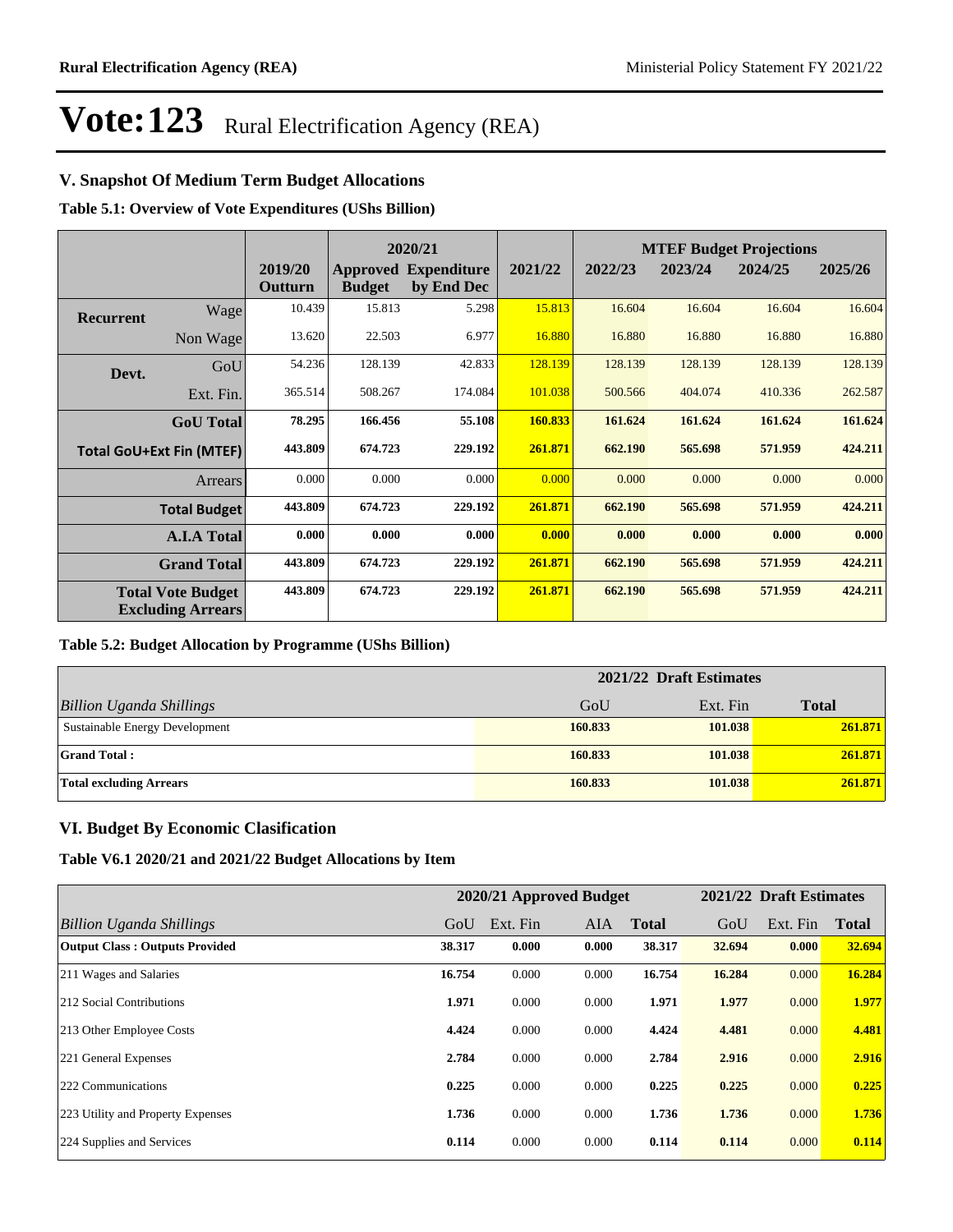| 225 Professional Services                 | 1.599   | 0.000   | 0.000 | 1.599   | 0.200   | 0.000   | 0.200   |
|-------------------------------------------|---------|---------|-------|---------|---------|---------|---------|
| 226 Insurances and Licenses               | 0.180   | 0.000   | 0.000 | 0.180   | 0.270   | 0.000   | 0.270   |
| 227 Travel and Transport                  | 3.587   | 0.000   | 0.000 | 3.587   | 2.439   | 0.000   | 2.439   |
| 228 Maintenance                           | 0.439   | 0.000   | 0.000 | 0.439   | 0.439   | 0.000   | 0.439   |
| 281 Property expenses other than interest | 3.481   | 0.000   | 0.000 | 3.481   | 1.613   | 0.000   | 1.613   |
| 282 Miscellaneous Other Expenses          | 1.023   | 0.000   | 0.000 | 1.023   | 0.000   | 0.000   | 0.000   |
| <b>Output Class: Capital Purchases</b>    | 128.139 | 508.267 | 0.000 | 636.406 | 128.139 | 101.038 | 229.177 |
| 311 NON-PRODUCED ASSETS                   | 0.900   | 0.000   | 0.000 | 0.900   | 0.900   | 0.000   | 0.900   |
| <b>312 FIXED ASSETS</b>                   | 127.239 | 508.267 | 0.000 | 635.506 | 127.239 | 101.038 | 228.277 |
| <b>Grand Total:</b>                       | 166.456 | 508.267 | 0.000 | 674.723 | 160.833 | 101.038 | 261.871 |
| <b>Total excluding Arrears</b>            | 166.456 | 508.267 | 0.000 | 674.723 | 160.833 | 101.038 | 261.871 |

### VII. Budget By Sub-Subprogramme, Department And Project

#### **Table V7.1: Past Expenditure Outturns and Medium Term Projections by Sub-SubProgramme,Department and Project**

| Billion Uganda shillings                                                                                      | FY 2020/21            |                           |                                   | <b>Medium Term Projections</b>              |         |         |         |         |
|---------------------------------------------------------------------------------------------------------------|-----------------------|---------------------------|-----------------------------------|---------------------------------------------|---------|---------|---------|---------|
|                                                                                                               | FY 2019/20<br>Outturn | Approved<br><b>Budget</b> | <b>Spent By</b><br><b>End Dec</b> | 2021-22<br><b>Proposed</b><br><b>Budget</b> | 2022-23 | 2023-24 | 2024-25 | 2025-26 |
| <b>51 Rural Electrification</b>                                                                               | 443.809               | 674.723                   | 229.192                           | 261.871                                     | 662.190 | 565.698 | 571.959 | 424.211 |
| 01 Rural Electrification Management                                                                           | 24.059                | 38.317                    | 12.275                            | 32.694                                      | 33.484  | 33.484  | 33.484  | 33.484  |
| 1262 Rural Electrification Project                                                                            | 162.468               | 174.234                   | 82.350                            | 116.704                                     | 128.139 | 532.214 | 538.475 | 390.727 |
| 1354 Grid Rural Electrification Project IDB I<br>- Rural Electrification                                      | 16.557                | 5.702                     | 4.020                             | 0.000                                       | 0.000   | 0.000   | 0.000   | 0.000   |
| 1428 Energy for Rural Transformation (ERT)<br>Phase III                                                       | 73.866                | 173.148                   | 55.890                            | 98.377                                      | 0.000   | 0.000   | 0.000   | 0.000   |
| 1516 Construction of the 33KV Distribution<br>Lines in Kayunga, Kamuli and Kalungi<br><b>Service Stations</b> | 38.937                | 3.820                     | 4.580                             | 0.000                                       | 0.000   | 0.000   | 0.000   | 0.000   |
| 1517 Bridging the demand gap through the<br>accelerated rural electrification Programme<br>(TBEA)             | 97.571                | 122.093                   | 39.327                            | 11.000                                      | 0.000   | 0.000   | 0.000   | 0.000   |
| 1518 Uganda Rural Electrification Access<br>Project (UREAP)                                                   | 30.351                | 157.410                   | 30.750                            | 1.660                                       | 500.566 | 0.000   | 0.000   | 0.000   |
| 1753 Retooling of Rural Electrification<br>Authority                                                          | 0.000                 | 0.000                     | 0.000                             | 1.435                                       | 0.000   | 0.000   | 0.000   | 0.000   |
| <b>Total for the Vote</b>                                                                                     | 443.809               | 674.723                   | 229.192                           | 261.871                                     | 662.190 | 565.698 | 571.959 | 424.211 |
| <b>Total Excluding Arrears</b>                                                                                | 443.809               | 674.723                   | 229.192                           | 261.871                                     | 662.190 | 565.698 | 571.959 | 424.211 |

#### **VIII. Sub-SubProgramme Performance and Medium Term Plans**

#### **Table V8.1: Sub-SubProgramme Outcome and Outcome Indicators**

**Sub-SubProgramme :** 51 Rural Electrification

**Objective :** To achieve universal access to electricity by 2040 in an equitable manner.

**Responsible Officer:** Eng. Joan K. Mutiibwa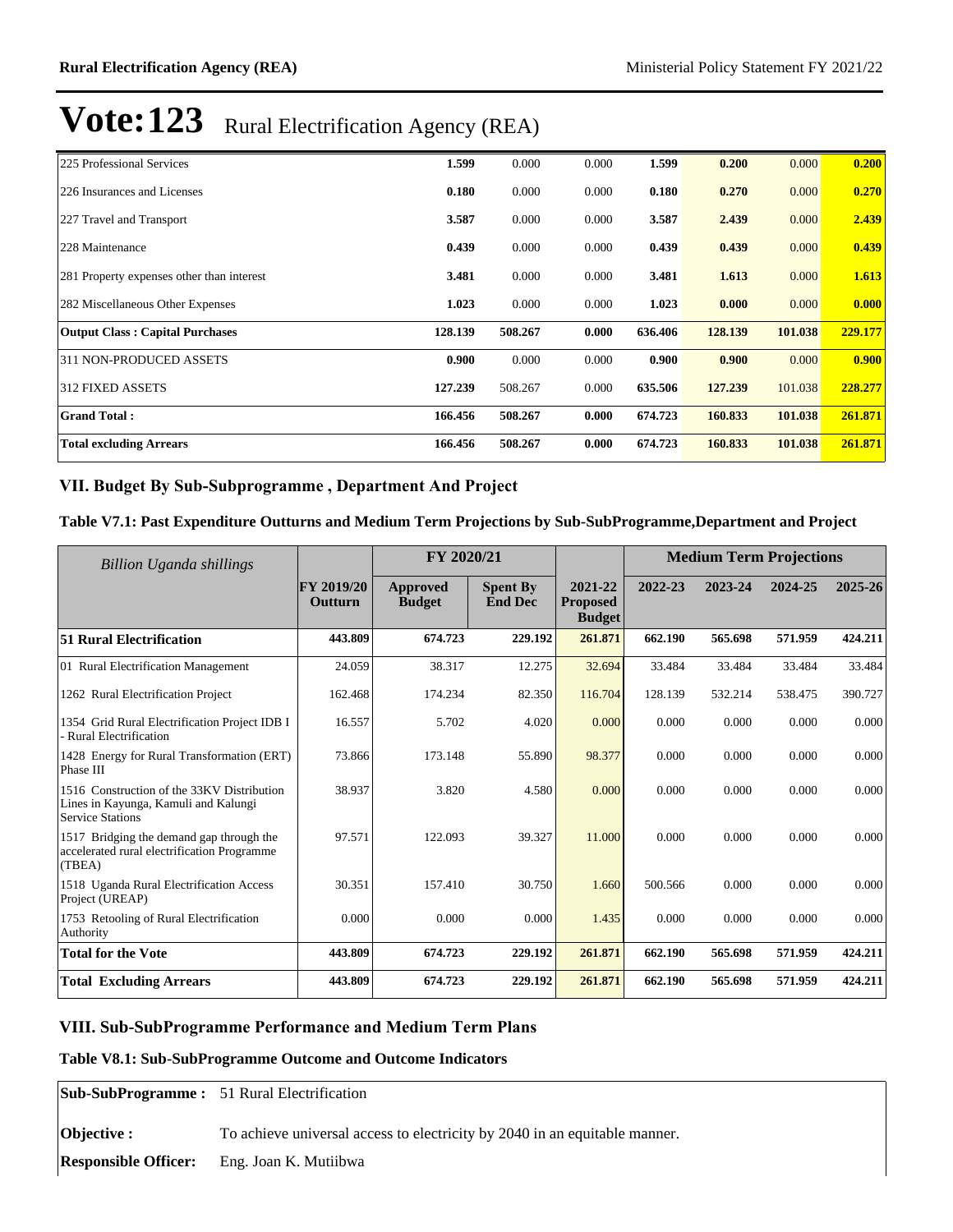| <b>Outcome:</b><br>Increased access to rural electrification                |                                                                                                      |                 |                  |               |            |            |  |  |
|-----------------------------------------------------------------------------|------------------------------------------------------------------------------------------------------|-----------------|------------------|---------------|------------|------------|--|--|
| 1. Increased energy generation for economic development                     |                                                                                                      |                 |                  |               |            |            |  |  |
| <b>Performance Targets</b>                                                  |                                                                                                      |                 |                  |               |            |            |  |  |
|                                                                             | <b>Outcome Indicators</b>                                                                            |                 |                  | 2021/22       | 2022/23    | 2023/24    |  |  |
|                                                                             |                                                                                                      | <b>Baseline</b> | <b>Base year</b> | <b>Target</b> | Projection | Projection |  |  |
| • Number of consumers accessing electricity                                 |                                                                                                      | 300,000         | 2020             | 300,000       | 300,000    | 300,000    |  |  |
|                                                                             | <b>Project: 1262 Rural Electrification Project</b>                                                   |                 |                  |               |            |            |  |  |
|                                                                             | <b>Budget Output: 80 Construction of Rural Electrification Schemes (On-grid)</b>                     |                 |                  |               |            |            |  |  |
|                                                                             | Number of line Kms of Low Voltage (240v) constructed                                                 |                 |                  | 1,202.05      |            |            |  |  |
| Number of line Kms of Medium Voltage (33Kv or 11Kv) constructed             |                                                                                                      | 1,034.43        |                  |               |            |            |  |  |
|                                                                             | Project: 1428 Energy for Rural Transformation (ERT) Phase III                                        |                 |                  |               |            |            |  |  |
|                                                                             | <b>Budget Output: 80 Construction of Rural Electrification Schemes (On-grid)</b>                     |                 |                  |               |            |            |  |  |
|                                                                             | Number of line Kms of Low Voltage (240v) constructed                                                 |                 |                  | 922.66        |            |            |  |  |
|                                                                             | Number of line Kms of Medium Voltage (33Kv or 11Kv) constructed                                      |                 |                  | 503.03        |            |            |  |  |
|                                                                             | Project: 1517 Bridging the demand gap through the accelerated rural electrification Programme (TBEA) |                 |                  |               |            |            |  |  |
|                                                                             | <b>Budget Output: 80 Construction of Rural Electrification Schemes (On-grid)</b>                     |                 |                  |               |            |            |  |  |
| Number of line Kms of Low Voltage (240v) constructed                        |                                                                                                      |                 |                  |               | 1,000      |            |  |  |
| 900<br>Number of line Kms of Medium Voltage (33Kv or 11Kv) constructed      |                                                                                                      |                 |                  |               |            |            |  |  |
| Project: 1518 Uganda Rural Electrification Access Project (UREAP)           |                                                                                                      |                 |                  |               |            |            |  |  |
|                                                                             | <b>Budget Output: 80 Construction of Rural Electrification Schemes (On-grid)</b>                     |                 |                  |               |            |            |  |  |
|                                                                             | Number of line Kms of Low Voltage (240v) constructed                                                 |                 |                  | 845.27        |            |            |  |  |
| 1,215.28<br>Number of line Kms of Medium Voltage (33Kv or 11Kv) constructed |                                                                                                      |                 |                  |               |            |            |  |  |

### **IX. Major Capital Investments And Changes In Resource Allocation**

#### **Table 9.1: Major Capital Investment (Capital Purchases outputs over 0.5Billion)**

| <b>FY 2020/21</b>                                                               | FY 2021/22                                           |  |  |  |  |  |  |
|---------------------------------------------------------------------------------|------------------------------------------------------|--|--|--|--|--|--|
| <b>Appr. Budget and Planned Outputs</b>                                         | <b>Proposed Budget and Planned</b><br><b>Outputs</b> |  |  |  |  |  |  |
| Vote 123 Rural Electrification Agency (REA)                                     |                                                      |  |  |  |  |  |  |
| <b>Sub-SubProgramme: 03 51 Rural Electrification</b>                            |                                                      |  |  |  |  |  |  |
| Development Project : 1262 Rural Electrification Project                        |                                                      |  |  |  |  |  |  |
| Budget Output: 03 51 80 Construction of Rural Electrification Schemes (On-grid) |                                                      |  |  |  |  |  |  |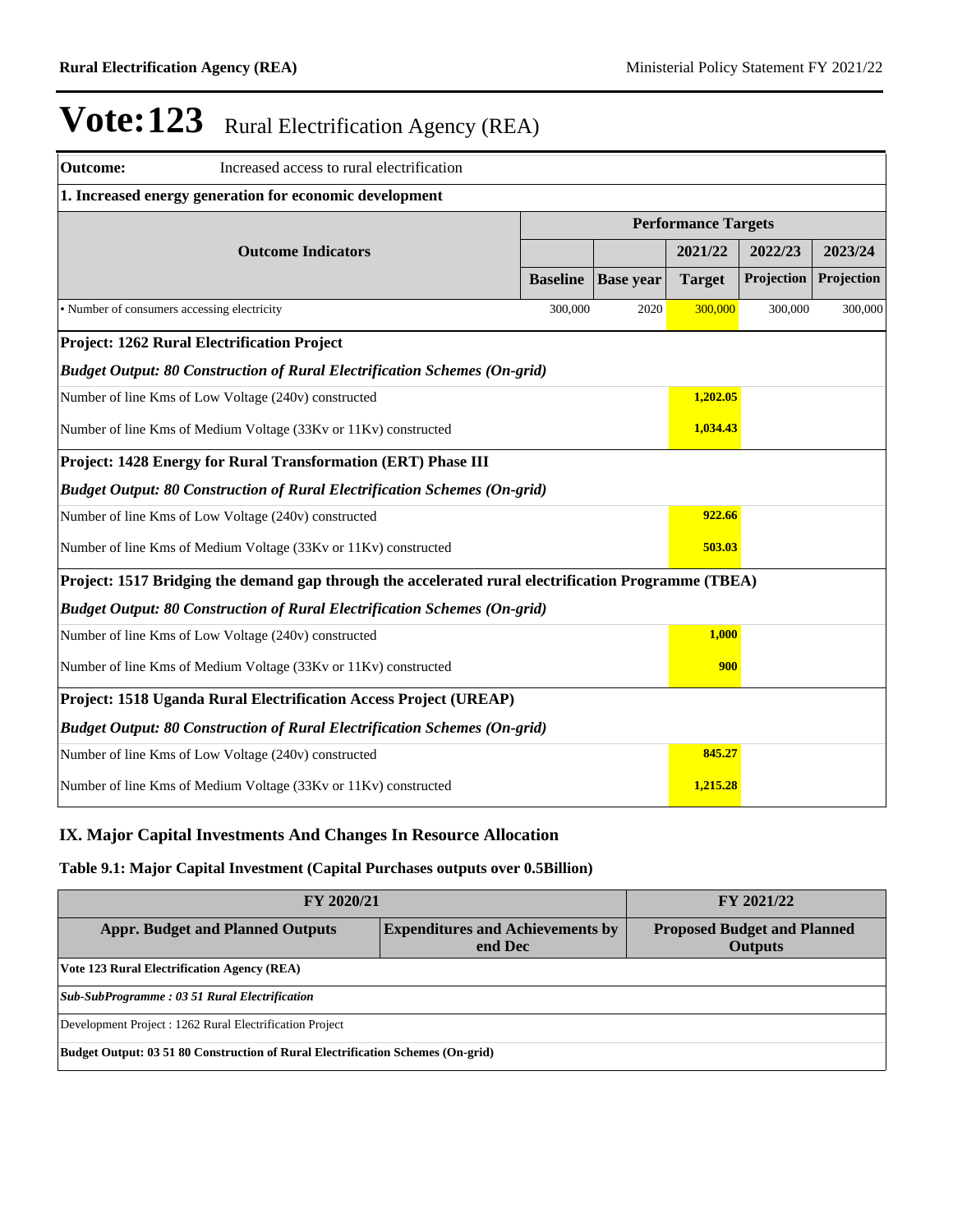$\mathbb{R}^2$ 

# **Vote:123** Rural Electrification Agency (REA)

| AFD projects-closed<br>IDB II & III-closed<br>Kuwait Lot 1A & B:DLP<br><b>GET-FIT Project-DLP</b><br>Non GET FIT- DLP<br>Projects targeting SMEs-70%<br>GOU projects-100%<br>Scaling up project-DLP<br>Muzizi-B, substation: 100%<br>Bukinda-Muzizi-B:DLP<br>Mini-Grids(SST&Northern Uganda)-DLP<br><b>Total Output Cost(Ushs Thousand)</b> | 174,233,757 | 1. French Development Agency Funded<br>Projects; Original Scope Lot 2 and 3 - under<br>DLP Monitoring.<br>2. IDB II Funded Projects in Karamoja Sub-<br>region;<br>Lot 3a 99% completion<br>Lot 3b at 98.5% completion<br>3. IDB III Projects in Northern, Central,<br>Eastern and Western; 100% completion<br>andunder DLP.<br>4. Project for electrification of refugee<br>settlements in northern Uganda; Completion at<br>100% and pre-commissioning was ongoing<br>5. Kuwait Development Fund project; Lot 1A:<br>90% project completion and Lot 1B: 70%<br>completion<br>6. Construction of electricity network for areas<br>in Amuru, Nwoya and cross border areas in<br>Kaya and Nimule Town Council located in<br>Southern Sudan; Construction was ongoing on<br>the Ugandan side, Nwoya district at 40%<br>completion<br>7. Gou 8 lots:<br>Overall completion is at 55%<br>Lot 1: Project completion at 42%. Completed<br>review of designs and awaiting approval.<br>Lot 2:41% completion and MV pole erection<br>ongoing<br>Lot 3: 20% completion with designs under<br>review<br>Lot 4: 60% completion MV pole erection<br>ongoing.<br>Lot 5: 88% completion with MV and LV pole<br>erection ongoing alongside MV and LV<br>stringing.<br>Lot 6: Under administration review<br>Lot 7: Project completion at 65%; with MV and<br>LV erection ongoing. Manufacturing of<br>imported materials is complete.<br>Lot 8: Project completion at 52% with MV and<br>LV pole erection ongoing.<br>8. Non- GET-Fit Hydro Power Plants and Rural<br>Electrification projects in the environs of GET-<br>Fit projects located in Bundibugyo, Kabarole<br>and Kasese; designs complete<br>9. KFW Densification;<br>Umeme component.<br>Project -Completed scope verification and<br>handover of project sites to Umeme<br>Other STs<br>i) Completed field inspection of completed<br>schemes in Western, Rwenzori, Central and<br>South Western service territories.<br>ii) Delivered the connection materials to REA<br>warehouse in Kyaliwajjala.<br>10. GET-Fit projects in Uganda-pole erection<br>complete and waiting for imported materials<br>11. Muzizi B Sub Station and Power<br>Evacuation lines; Designs complete.<br>82,349,880 | <b>Kuwait Lot1A&amp;B:DLP</b><br><b>SMEs</b> projects-70%<br><b>GOU 8lots-DLP</b><br>Muzizi-B, substation: 100%<br>Bukinda-Muzizi-B:DLP<br>Mini-Grids-Northern&Southern ST:ongoing<br>works&DLP<br>Package A 6lines: 60%<br><b>ECP</b> umeme connections paid UGX.10billion<br>Get access Mini-Grid Project: Licensing.<br>116,704,473 |
|---------------------------------------------------------------------------------------------------------------------------------------------------------------------------------------------------------------------------------------------------------------------------------------------------------------------------------------------|-------------|------------------------------------------------------------------------------------------------------------------------------------------------------------------------------------------------------------------------------------------------------------------------------------------------------------------------------------------------------------------------------------------------------------------------------------------------------------------------------------------------------------------------------------------------------------------------------------------------------------------------------------------------------------------------------------------------------------------------------------------------------------------------------------------------------------------------------------------------------------------------------------------------------------------------------------------------------------------------------------------------------------------------------------------------------------------------------------------------------------------------------------------------------------------------------------------------------------------------------------------------------------------------------------------------------------------------------------------------------------------------------------------------------------------------------------------------------------------------------------------------------------------------------------------------------------------------------------------------------------------------------------------------------------------------------------------------------------------------------------------------------------------------------------------------------------------------------------------------------------------------------------------------------------------------------------------------------------------------------------------------------------------------------------------------------------------------------------------------------------------------------------------------------------------------------------------------------------------------------------------------|----------------------------------------------------------------------------------------------------------------------------------------------------------------------------------------------------------------------------------------------------------------------------------------------------------------------------------------|
| Gou Dev't:                                                                                                                                                                                                                                                                                                                                  | 118,139,341 | 40,305,853                                                                                                                                                                                                                                                                                                                                                                                                                                                                                                                                                                                                                                                                                                                                                                                                                                                                                                                                                                                                                                                                                                                                                                                                                                                                                                                                                                                                                                                                                                                                                                                                                                                                                                                                                                                                                                                                                                                                                                                                                                                                                                                                                                                                                                     | 116,704,473                                                                                                                                                                                                                                                                                                                            |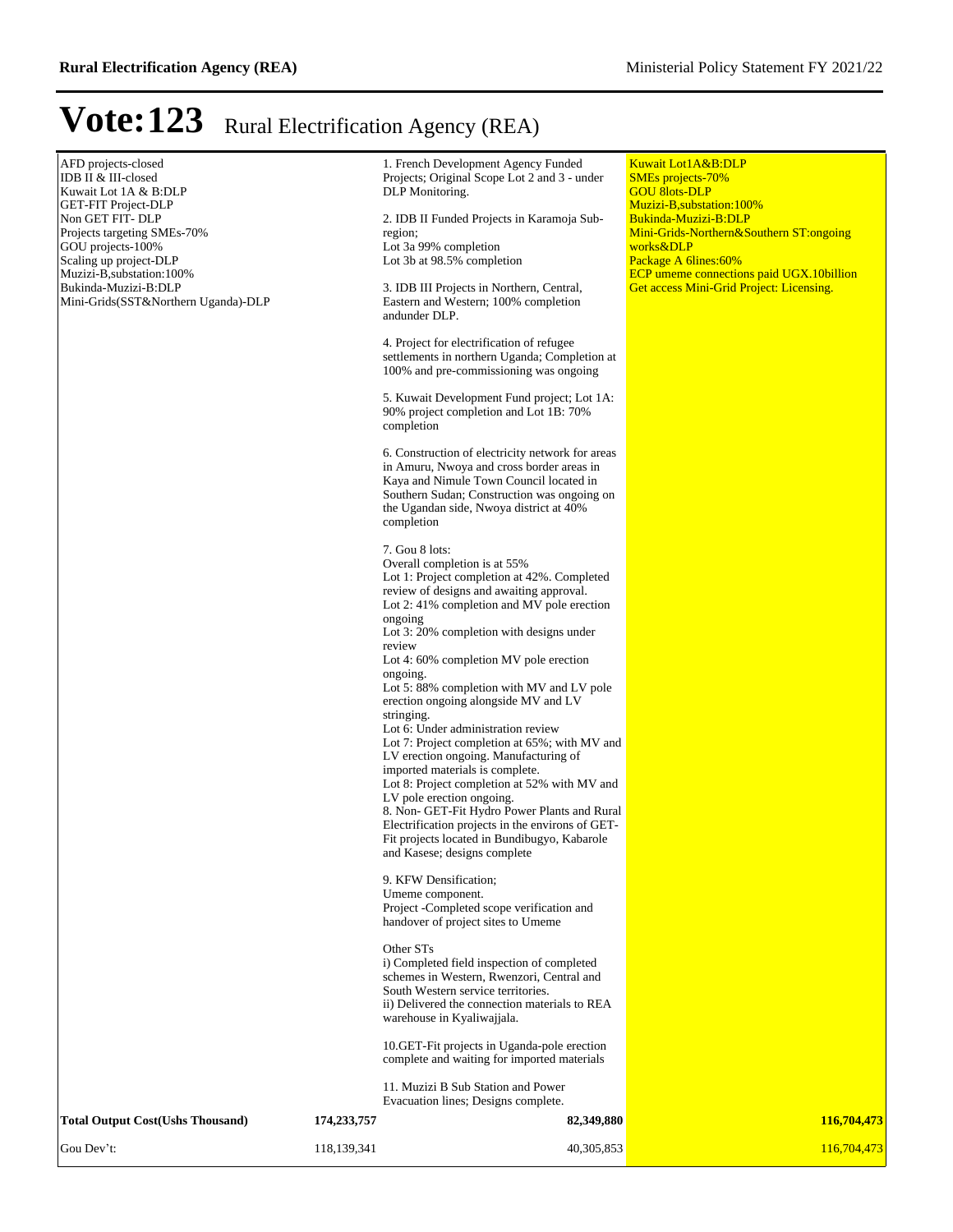| Ext Fin:                                                                                                                                                                                                                                                                                         | 56,094,416       | 42,044,027                                                                                                                                                                                                                                                                                                                                                                                                                                                                                                                                                                                                                                                                                                                                                                                                                  | $\overline{0}$                                                                                                                                                                                                                                                                               |
|--------------------------------------------------------------------------------------------------------------------------------------------------------------------------------------------------------------------------------------------------------------------------------------------------|------------------|-----------------------------------------------------------------------------------------------------------------------------------------------------------------------------------------------------------------------------------------------------------------------------------------------------------------------------------------------------------------------------------------------------------------------------------------------------------------------------------------------------------------------------------------------------------------------------------------------------------------------------------------------------------------------------------------------------------------------------------------------------------------------------------------------------------------------------|----------------------------------------------------------------------------------------------------------------------------------------------------------------------------------------------------------------------------------------------------------------------------------------------|
| A.I.A:                                                                                                                                                                                                                                                                                           | $\boldsymbol{0}$ | $\boldsymbol{0}$                                                                                                                                                                                                                                                                                                                                                                                                                                                                                                                                                                                                                                                                                                                                                                                                            | $\overline{0}$                                                                                                                                                                                                                                                                               |
| Development Project : 1428 Energy for Rural Transformation (ERT) Phase III                                                                                                                                                                                                                       |                  |                                                                                                                                                                                                                                                                                                                                                                                                                                                                                                                                                                                                                                                                                                                                                                                                                             |                                                                                                                                                                                                                                                                                              |
| Budget Output: 03 51 80 Construction of Rural Electrification Schemes (On-grid)                                                                                                                                                                                                                  |                  |                                                                                                                                                                                                                                                                                                                                                                                                                                                                                                                                                                                                                                                                                                                                                                                                                             |                                                                                                                                                                                                                                                                                              |
| Fast Track:<br>Line1:Ruhumba-DLP<br>Line2:Kiganda-DLP<br>Line3: Wandi-100%<br>Line4:Onduparaka-DLP<br>5 packages: Packages B,C,D and E. 100% completion and<br>commissioning.<br>Grid intensification:<br>Umeme1-works:DLP.<br>Umeme2-works:DLP.<br>3Service providers Bid:DLP<br>10SPs Bid:100% |                  | Lot 1: Awaiting commissioning<br>Line 2: 100% completion of works with all<br>Transformers installed & commissioned:<br>Line 3: The section from Yumbe to Moyo<br>under realignment to take into consideration of<br>the new road works. Partial Pole delivery and<br>erection ongoing<br>Line 4: FATs for the first Batch of 600 poles<br>was completed at a local Manufacturing plant.<br>Pole delivery and erection ongoing<br>Packages B-E: Surveys and Design Reviews are <b>3SPs (KRECS, BECs and KIL): DLP</b><br>on-going. Pole FATs/Supply and Imported<br>Materials virtual FATs on-going<br>ERT III-Grid intensification works within<br>Umeme Limited service area batch 1:<br>Completion of pole erection apart from T-offs<br>Batch 2; As pegged Designs and report<br>submitted for review by Umeme Limited. | <b>Fast Track</b><br>Line 1&2:closed<br>Line 3&4:DLP<br><b>I7 Lines</b><br>Package B(11-13):DLP<br>Package C(14-15):DLP<br>Package D(16-19):DLP<br>Package $E(20-21)$ : DLP<br><b>Grid Intensification</b><br>$U$ meme $1&2:DLP$<br>10STs<br>Lot $1(2)$ : DLP<br>Lot2(3): DLP<br>Lot3(4):DLP |
| <b>Total Output Cost(Ushs Thousand)</b>                                                                                                                                                                                                                                                          | 173,147,900      | 55,890,000                                                                                                                                                                                                                                                                                                                                                                                                                                                                                                                                                                                                                                                                                                                                                                                                                  | 98,377,483                                                                                                                                                                                                                                                                                   |
| Gou Dev't:                                                                                                                                                                                                                                                                                       | $\mathbf{0}$     | $\mathbf{0}$                                                                                                                                                                                                                                                                                                                                                                                                                                                                                                                                                                                                                                                                                                                                                                                                                | $\overline{0}$                                                                                                                                                                                                                                                                               |
| Ext Fin:                                                                                                                                                                                                                                                                                         | 173, 147, 900    | 55,890,000                                                                                                                                                                                                                                                                                                                                                                                                                                                                                                                                                                                                                                                                                                                                                                                                                  | 98,377,483                                                                                                                                                                                                                                                                                   |
| $A.I.A$ :                                                                                                                                                                                                                                                                                        | $\boldsymbol{0}$ | $\overline{0}$                                                                                                                                                                                                                                                                                                                                                                                                                                                                                                                                                                                                                                                                                                                                                                                                              | $\overline{0}$                                                                                                                                                                                                                                                                               |
|                                                                                                                                                                                                                                                                                                  |                  | Development Project : 1517 Bridging the demand gap through the accelerated rural electrification Programme (TBEA)                                                                                                                                                                                                                                                                                                                                                                                                                                                                                                                                                                                                                                                                                                           |                                                                                                                                                                                                                                                                                              |
| Budget Output: 03 51 80 Construction of Rural Electrification Schemes (On-grid)                                                                                                                                                                                                                  |                  |                                                                                                                                                                                                                                                                                                                                                                                                                                                                                                                                                                                                                                                                                                                                                                                                                             |                                                                                                                                                                                                                                                                                              |
| Bridging the Demand Supply Balance Gap Through the<br>Accelerated Rural Electrification Programme aimed at<br>connecting 570 sub-county headquarters and town councils.<br>By the end of the financial year 2020/2021, the project will be<br>at 80% completion of works.                        |                  | Project is at 45% overall completion.<br>construction ongoing in 60/106 districts<br>50% of imported materials are in the country<br>and 45% of local materials delivered to site<br>Commissioning of completed schemes is<br>ongoing                                                                                                                                                                                                                                                                                                                                                                                                                                                                                                                                                                                       | <b>Bridging the Demand Supply Balance Gap</b><br>Through the Accelerated Rural Electrification<br>Programme aimed at connecting 570 sub-county<br>headquarters and town councils. 100% completion<br>of works                                                                                |
| <b>Total Output Cost(Ushs Thousand)</b>                                                                                                                                                                                                                                                          | 122,092,972      | 39,326,985                                                                                                                                                                                                                                                                                                                                                                                                                                                                                                                                                                                                                                                                                                                                                                                                                  | 11,000,000                                                                                                                                                                                                                                                                                   |
| Gou Dev't:                                                                                                                                                                                                                                                                                       | 10,000,000       | 2,526,985                                                                                                                                                                                                                                                                                                                                                                                                                                                                                                                                                                                                                                                                                                                                                                                                                   | 10,000,000                                                                                                                                                                                                                                                                                   |
| Ext Fin:                                                                                                                                                                                                                                                                                         | 112,092,972      | 36,800,000                                                                                                                                                                                                                                                                                                                                                                                                                                                                                                                                                                                                                                                                                                                                                                                                                  | 1,000,000                                                                                                                                                                                                                                                                                    |
| A.I.A:                                                                                                                                                                                                                                                                                           | $\boldsymbol{0}$ | 0                                                                                                                                                                                                                                                                                                                                                                                                                                                                                                                                                                                                                                                                                                                                                                                                                           | $\overline{0}$                                                                                                                                                                                                                                                                               |
| Development Project : 1518 Uganda Rural Electrification Access Project (UREAP)                                                                                                                                                                                                                   |                  |                                                                                                                                                                                                                                                                                                                                                                                                                                                                                                                                                                                                                                                                                                                                                                                                                             |                                                                                                                                                                                                                                                                                              |
| <b>Budget Output: 03 51 80 Construction of Rural Electrification Schemes (On-grid)</b>                                                                                                                                                                                                           |                  |                                                                                                                                                                                                                                                                                                                                                                                                                                                                                                                                                                                                                                                                                                                                                                                                                             |                                                                                                                                                                                                                                                                                              |
| Inclusive supply of connection materials, ready-<br>boards&prepaid metres-100%<br>Lot1:Nakasongola-DLP<br>Lot2: Luwero-Wakiso-DLP<br>Lot3: Amuria, Alebtong-DLP<br>Lot4:Kaliro-DLP<br>Lot5: Iganga Luuka-DLP<br>Lot6: Kalangala-100% completion<br>Lot7: Gulu, Nwoya1-100% completion            |                  | Lot 1: Physical Performance is at 80%<br>Lot 2, 3 and 4: Overall physical performance at<br>45%<br>Lot 5: Project completion at 70%<br>Lot 6: Project completion at 5%. Completion of<br>engineering designs<br>Lot 7: Project completion is at 45%<br>Additional Lots: 10 & 11, 12, 13<br>Signing of final contracts.                                                                                                                                                                                                                                                                                                                                                                                                                                                                                                      | DLP monitoring for all lots Lot 1:Central ST Lot<br>2: Central ST Lot 3: Central North, Eastern& North-<br>Eastern ST Lot 4: Eastern ST Lot 5: Eastern ST Lot<br>6: Kalangala: DLP Lot 7: North North-West ST<br>Additional lots:10,11,12&13:100% completion&<br>commissioning               |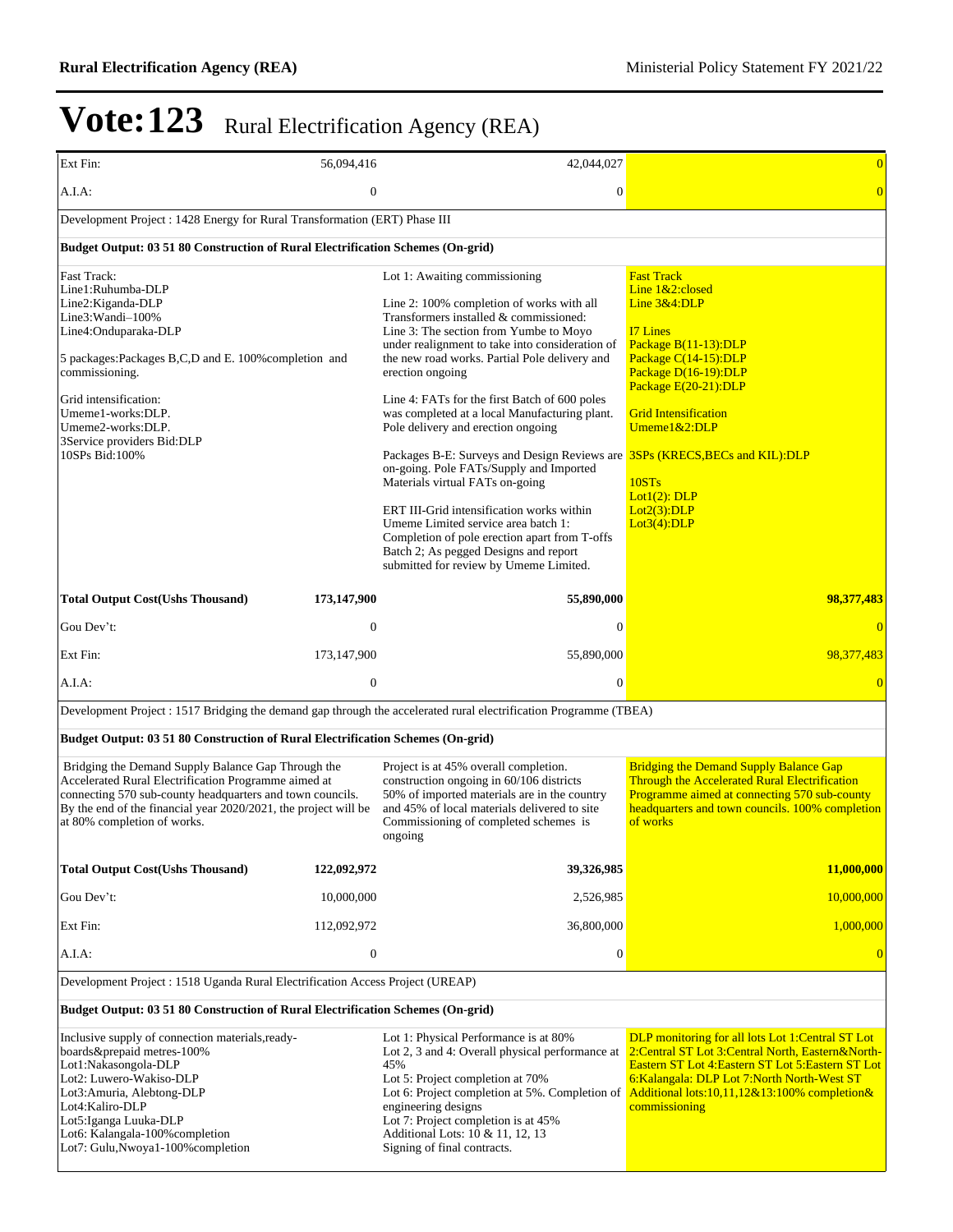| <b>Total Output Cost(Ushs Thousand)</b>                                | 157,410,000                                                                     | 30,750,000 | 1,660,202                                                                                                                                                        |  |  |  |  |  |
|------------------------------------------------------------------------|---------------------------------------------------------------------------------|------------|------------------------------------------------------------------------------------------------------------------------------------------------------------------|--|--|--|--|--|
| Gou Dev't:                                                             | $\theta$                                                                        | $\Omega$   |                                                                                                                                                                  |  |  |  |  |  |
| Ext Fin:                                                               | 157,410,000                                                                     | 30,750,000 | 1,660,202                                                                                                                                                        |  |  |  |  |  |
| A.I.A.                                                                 | $\overline{0}$                                                                  | $\Omega$   |                                                                                                                                                                  |  |  |  |  |  |
| Development Project: 1753 Retooling of Rural Electrification Authority |                                                                                 |            |                                                                                                                                                                  |  |  |  |  |  |
|                                                                        | Budget Output: 03 51 80 Construction of Rural Electrification Schemes (On-grid) |            |                                                                                                                                                                  |  |  |  |  |  |
|                                                                        |                                                                                 |            | -Office computers, software, hardware and<br>equipment procured and installed<br>-Office equipment and tools procured<br>-Office furniture and fixtures acquired |  |  |  |  |  |
| <b>Total Output Cost(Ushs Thousand)</b>                                | $\bf{0}$                                                                        | $\bf{0}$   | 1,434,868                                                                                                                                                        |  |  |  |  |  |
| Gou Dev't:                                                             | $\theta$                                                                        | $\theta$   | 1,434,868                                                                                                                                                        |  |  |  |  |  |
| Ext Fin:                                                               | $\theta$                                                                        | $\theta$   |                                                                                                                                                                  |  |  |  |  |  |
| $A.I.A$ :                                                              | $\boldsymbol{0}$                                                                | $\Omega$   |                                                                                                                                                                  |  |  |  |  |  |

### **X. Vote Challenges and Plans To Improve Performance**

#### **Vote Challenges**

The out outbreak of COVID-19 led to the suspension of construction works by a number of contractors and imported materials could not be brought into the country due to the inability of REA staff to conduct Factory Acceptance Tests.

The budget for the FY 2020/21 was cut which has resulted into accumulation of bills which cannot be paid due to insufficient budget allocations.

Cases of vandalism of project material/equipment on the networks by project saboteurs.

• Right of way issues especially for projects in Western Uganda

Lengthy Development Partner Procurement and review processes

Inadequate funding for wayleaves compensation which always affect project implementation hence affecting planned project completion dates.

Gender and equity challenges:

-Low attendance by women and vulnerable groups during community meetings

-Discrimination against persons with disabilities

-Cultural and societal norms on women in male dominated sectors

#### **Plans to improve Vote Performance**

-Information sharing regarding scope to be undertaken so as to identify areas to be prioritized e.g. mini industrial parks and value addition zones at district and sub-county levels.

-Government should review existing policies to remove compensation of PAPs for Low Voltage (LV) and medium voltage networks for both GoU and Donor funded projects. This is because the construction of these lines have minimal effect on land use by the land owners.

-Increased awareness on G & E aspects of electricity projects through Sensitization meetings in all project areas across the country

#### **XI Off Budget Support**

#### **Table 11.1 Off-Budget Support by Department and Project**

N/A

**XII. Vote Cross Cutting Policy And Other Budgetary Issues**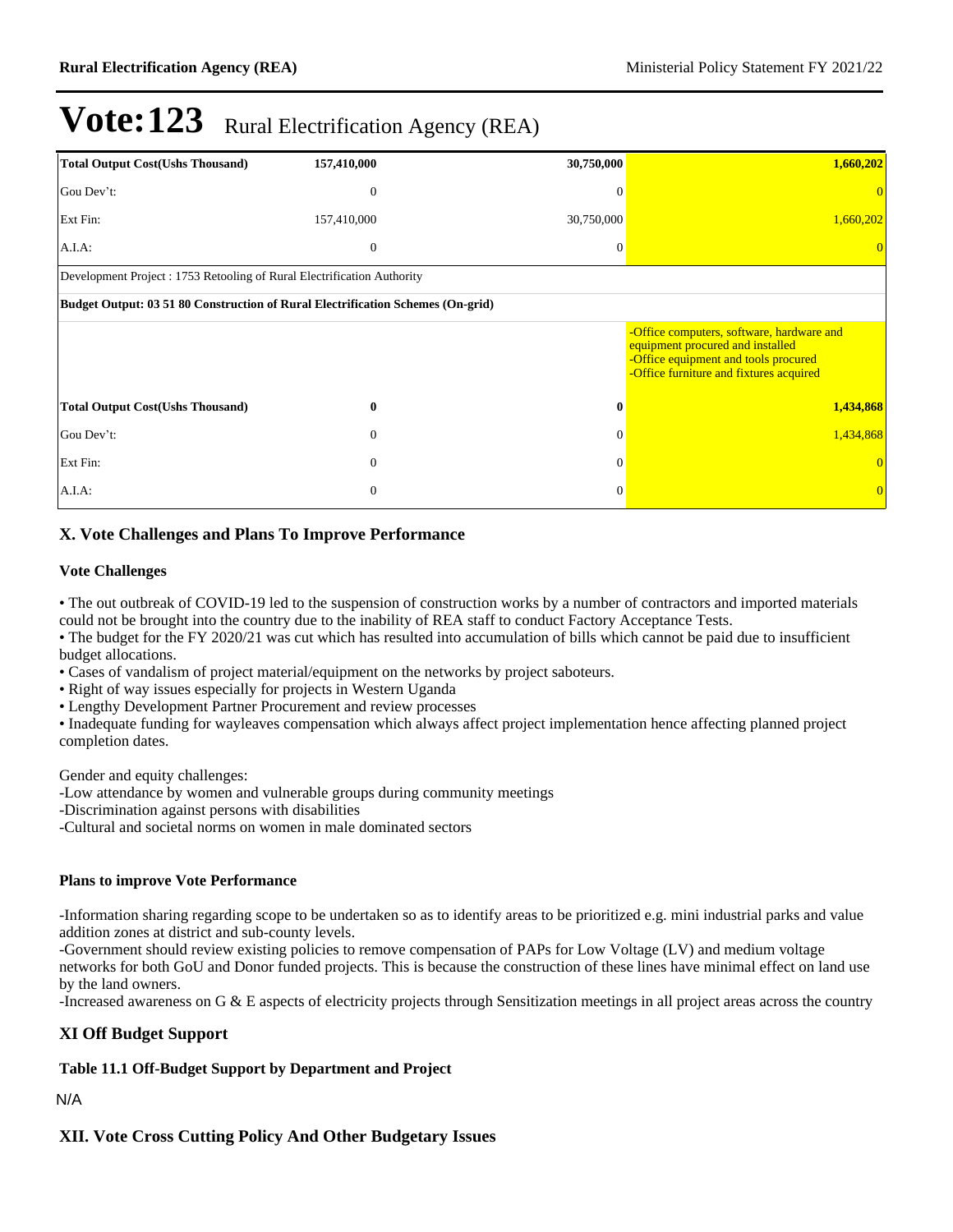### **Table 12.1: Cross- Cutting Policy Issues**

| <b>Issue Type:</b>                  | <b>HIV/AIDS</b>                                                                                                                                                                                                                        |
|-------------------------------------|----------------------------------------------------------------------------------------------------------------------------------------------------------------------------------------------------------------------------------------|
| Objective:                          | Reduced HIV/AIDS transmissions                                                                                                                                                                                                         |
| <b>Issue of Concern:</b>            | Reduced HIV/AIDS transmissions                                                                                                                                                                                                         |
| <b>Planned Interventions:</b>       | Contractors working with local health facilities in the project areas to carry out HIV / AIDS<br>sensitization drives, free testing and treatment of general STI cases on a quarterly basis within the<br>project areas.               |
| <b>Budget Allocation (Billion):</b> | 0.050                                                                                                                                                                                                                                  |
| <b>Performance Indicators:</b>      | Reduced number of new cases of HIV/AIDs                                                                                                                                                                                                |
| <b>Issue Type:</b>                  | Gender                                                                                                                                                                                                                                 |
| Objective:                          | Equal distribution and access to electricity.                                                                                                                                                                                          |
| <b>Issue of Concern:</b>            | Equal distribution and access to electricity to all social groups countrywide                                                                                                                                                          |
| <b>Planned Interventions:</b>       | -Conduct gender and equity workshops for capacity building<br>-Develop gender and equity guidelines for the agency<br>- During compensation communities sensitized on disclosure as a family to improve their wellbeing                |
| <b>Budget Allocation (Billion):</b> | 0.050                                                                                                                                                                                                                                  |
| <b>Performance Indicators:</b>      | -Gender and equity guidelines in place.<br>-Agency employees familiar with gender and equity main streaming during and after project<br>implementation.<br>-Inclusive compensation exercise                                            |
| <b>Issue Type:</b>                  | <b>Enviroment</b>                                                                                                                                                                                                                      |
| Objective:                          | Environmental degradation                                                                                                                                                                                                              |
| <b>Issue of Concern:</b>            | Environmental degradation                                                                                                                                                                                                              |
| <b>Planned Interventions:</b>       | - Continued use of alternatives to wooden electricity poles like concrete pole. - proper waste<br>disposal during project implementation. - Preservation of the natural land scape, trees and<br>shrubbery and undertake tree planting |
| <b>Budget Allocation (Billion):</b> | 0.050                                                                                                                                                                                                                                  |
| <b>Performance Indicators:</b>      | The environment protected and preserved during project implementation.                                                                                                                                                                 |

### **XIII. Personnel Information**

#### **Table 13.1 Staff Establishment Analysis**

| <b>Title</b>                                | <b>Salary Scale</b> | <b>Number Of Approved Positions</b> | <b>Number Of Filled Positions</b> |
|---------------------------------------------|---------------------|-------------------------------------|-----------------------------------|
| Manager - Connections                       | REA 3               |                                     | 01                                |
| Manager / Legal & Board Affairs             | REA 3               |                                     | $\overline{0}$                    |
| Manager Human Resources &<br>Administration | IREA 3              |                                     | $\overline{0}$                    |
| Strategic Planning Specialist               | REA 3               |                                     | $\Omega$                          |
| Head, PDU                                   | REA 4               |                                     | $\Omega$                          |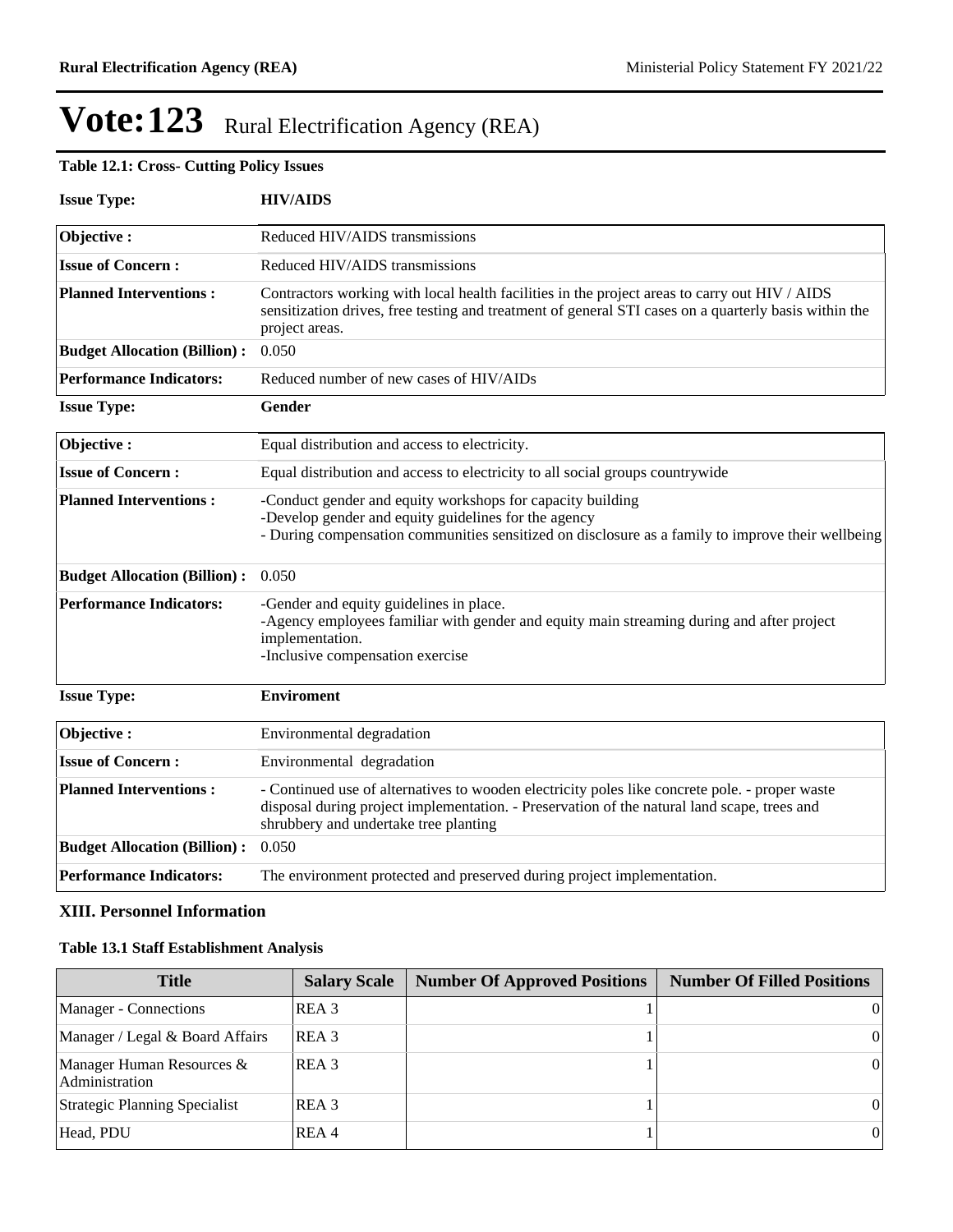| Principal Environmental Officer      | REA 4            |    | $\boldsymbol{0}$ |
|--------------------------------------|------------------|----|------------------|
| Principal GIS Officer                | REA 4            |    | $\Omega$         |
| Principal HR Officer                 | REA 4            |    | $\vert 0 \vert$  |
| Principal Planning Engineer          | REA 4            | 2  | $\vert 0 \vert$  |
| Senior Admin Officer                 | REA <sub>5</sub> |    | $\overline{0}$   |
| Senior Economic Analyst              | REA <sub>5</sub> |    | $\overline{0}$   |
| Senior P&D Officer                   | REA <sub>5</sub> | 2  |                  |
| Senior PV Officer                    | REA <sub>5</sub> |    | 0                |
| Senior Renewable Energy Officer      | REA <sub>5</sub> | 2  |                  |
| <b>Budget Officer</b>                | REA <sub>6</sub> |    | $\theta$         |
| HR Officer                           | REA <sub>6</sub> |    | $\theta$         |
| <b>Outreach Officer</b>              | REA <sub>6</sub> | 5  | $\Omega$         |
| Way Leaves Officers                  | REA 6            | 7  | 2                |
| <b>Assistant Accountant</b>          | REA <sub>7</sub> |    | $\Omega$         |
| Assistant GIS/Surveyor               | REA <sub>7</sub> | 7  | $\overline{c}$   |
| <b>Assistant HR Officer</b>          | REA <sub>7</sub> | 2  | $\overline{0}$   |
| <b>Assistant Procurement Officer</b> | REA <sub>7</sub> | 2  | $\theta$         |
| <b>Assistant Project Engineer</b>    | REA <sub>7</sub> | 5  | $\overline{0}$   |
| Driver                               | REA <sub>9</sub> | 12 | 7 <sub>1</sub>   |

#### **Table 13.2 Staff Recruitment Plan**

| Post Title                                  | Salalry<br>Scale | No. Of<br>Approved<br><b>Posts</b> | No Of<br><b>Filled Posts</b> | Vacant<br>Posts | No. of Posts<br>Cleared for<br>Filling<br>FY2021/22 | <b>Gross Salary</b><br>Per Month<br>(UGX) | <b>Total Annual</b><br>Salary<br>(UGX) |
|---------------------------------------------|------------------|------------------------------------|------------------------------|-----------------|-----------------------------------------------------|-------------------------------------------|----------------------------------------|
| <b>Assistant Accountant</b>                 | REA <sub>7</sub> |                                    | $\Omega$                     |                 |                                                     | 5,117,448                                 | 61,409,376                             |
| <b>Assistant GIS/Surveyor</b>               | REA <sub>7</sub> | 7                                  | $\overline{c}$               |                 |                                                     | 25,587,240                                | 307,046,880                            |
| <b>Assistant HR Officer</b>                 | REA <sub>7</sub> | 2                                  | $\Omega$                     |                 |                                                     | 10,234,896                                | 122,818,752                            |
| <b>Assistant Procurement Officer</b>        | REA <sub>7</sub> | $\overline{c}$                     | $\Omega$                     |                 |                                                     | 9,747,520                                 | 116,970,240                            |
| <b>Assistant Project Engineer</b>           | REA <sub>7</sub> | 5                                  | $\Omega$                     |                 | 5                                                   | 23,208,383                                | 278,500,590                            |
| <b>Budget Officer</b>                       | REA <sub>6</sub> |                                    | $\Omega$                     |                 |                                                     | 7,164,428                                 | 85,973,136                             |
| Driver                                      | REA <sub>9</sub> | 12                                 | 7                            |                 | 5                                                   | 9,723,150                                 | 116,677,800                            |
| Head, PDU                                   | REA4             |                                    | $\Omega$                     |                 |                                                     | 13,646,529                                | 163,758,348                            |
| HR Officer                                  | REA <sub>6</sub> | $\overline{2}$                     | $\Omega$                     |                 |                                                     | 14,328,856                                | 171,946,272                            |
| Manager - Connections                       | REA <sub>3</sub> |                                    | $\Omega$                     |                 |                                                     | 20,469,793                                | 245,637,516                            |
| Manager / Legal & Board Affairs             | REA <sub>3</sub> |                                    | $\Omega$                     |                 |                                                     | 20,469,793                                | 245,637,516                            |
| Manager Human Resources &<br>Administration | REA <sub>3</sub> |                                    | $\Omega$                     |                 |                                                     | 20,469,793                                | 245,637,516                            |
| <b>Outreach Officer</b>                     | REA <sub>6</sub> | 5                                  | $\Omega$                     |                 |                                                     | 35,822,140                                | 429,865,680                            |
| Principal Environmental Officer             | REA4             |                                    | $\Omega$                     |                 |                                                     | 14,328,855                                | 171,946,260                            |
| Principal GIS Officer                       | REA4             |                                    | $\Omega$                     |                 |                                                     | 14,328,855                                | 171,946,260                            |
| Principal HR Officer                        | REA4             |                                    | $\Omega$                     |                 |                                                     | 14,328,855                                | 171,946,260                            |